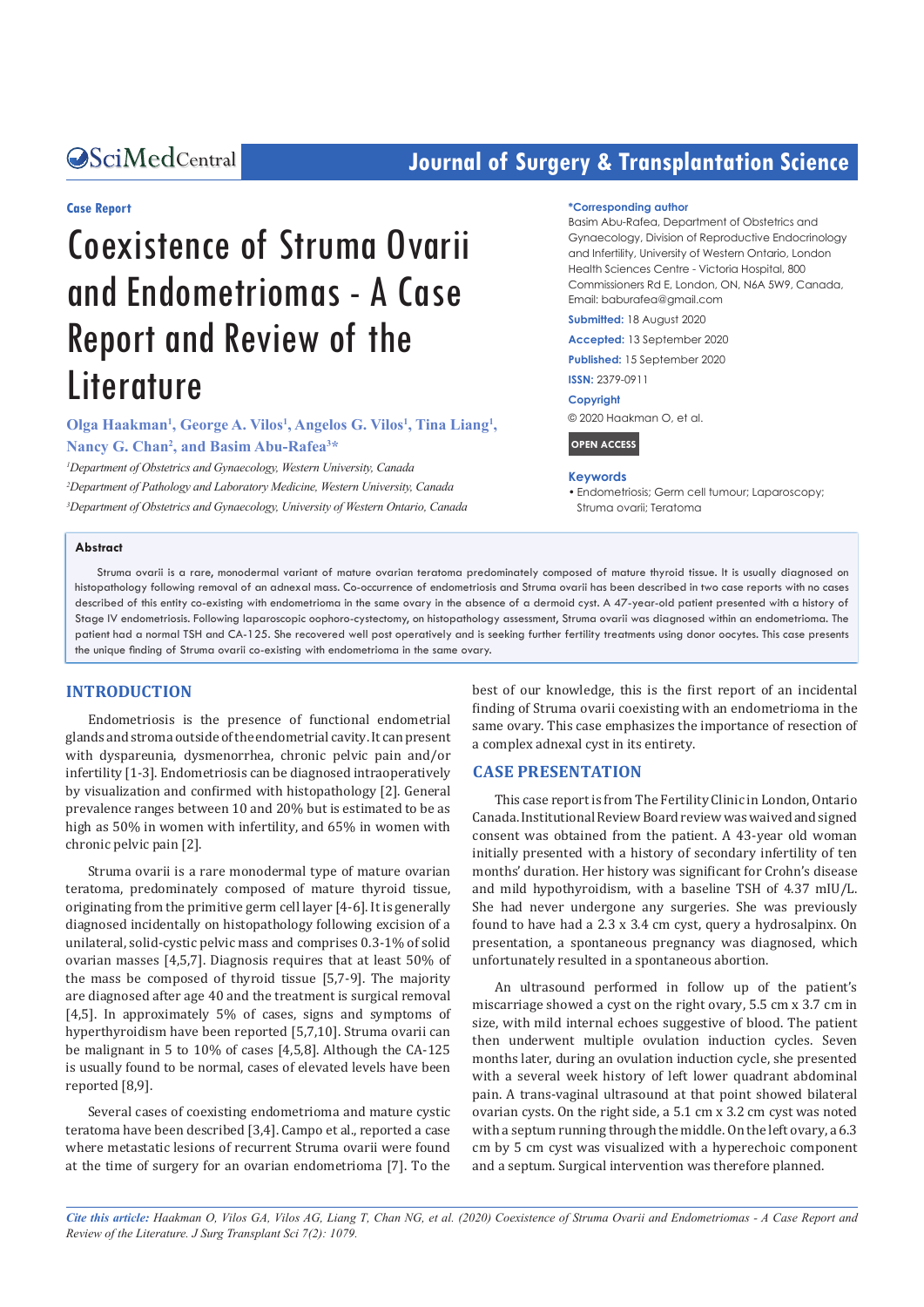The patient underwent laparoscopic lysis of extensive tubal adhesions bilaterally and partial excision of a left ovarian cyst. In addition, two ovarian endometriomas were drained from the left ovary, chromopertubation indicated bilateral tubal occlusion, and a left para-ovarian cyst was removed. Histopathology examination of the left ovarian cyst revealed the presence of fibrous tissue with no epithelial lining or ovarian tissue identified. The para-ovarian cyst was a benign mesothelial cyst on histopathology. Post-operatively, the patient elected to trial treatment with dienogest, 2 mg daily by mouth (Visanne, Bayer, Mississauga, ON) for suppression of her endometriosis. Following this, she sought further fertility treatment at a different clinic, and was lost to follow-up.

Three years after the initial presentation, at 47 years of age, the patient was again seen at our centre in the context of undergoing remote ultrasound monitoring during fertility treatment. She reported a significant improvement in her pelvic pain symptoms. Sonography showed a simple cyst on the right ovary, measuring 2.7 cm and a simple cyst on the left ovary, measuring 9.3 x 7.3 cm, with a septated region. There was no free fluid seen in the pelvis. CA-125 was normal at 15 U/mL and a plan was made for repeat ultrasound in six to eight weeks' time. A laparoscopic oophorocystectomy was discussed with the patient at this point. Within two weeks, she presented to the Emergency Department of our hospital with left lower quadrant abdominal pain with concerns of an ovarian torsion. An ultrasound showed the 9.5 cm cyst in the left ovary with low level internal echoes, a normal arterial waveform and a difficult to identify venous waveform. A 2.4 x 2.3 x 2.0 cm cyst was again seen in the right ovary with low-level internal echoes. There was no free fluid seen and she was treated conservatively for pain control followed by a gonadotropin releasing hormone (GnRH) antagonist (Elagolix, Abbvie, St. Laurent, QC) for worsening of pelvic pain and bowel irritation symptoms. During follow up, the patient was scheduled for an MRI, which showed a left ovarian hematosalpinx-endometrial complex with the left endometrioma measuring up to 10.0 cm (Figure 1) with a 0.8 cm T2 dark spot along the lateral wall of the left ovarian lesion and a thin septation. In addition, note was made of a suspected right ovarian hemorrhagic cyst and uterine adenomyosis. There was no pelvic free fluid or lymphadenopathy noted. Laparoscopic surgery was planned.

#### **RESULT**

In the operating room, hysteroscopic examination was normal. At laparoscopy, a large tubo-ovarian mass was seen on the left side with the sigmoid and epiploica being adherent to the mass. The uterus appeared normal and the right ovary and tube were not visualized as they were engulfed in omental and peritoneal adhesions in the cul-de-sac. Using the CO2 laser, first adhesiolysis was performed of the left cyst followed by draining serous fluid with some old clot at the base of the cyst consistent with old endometrioma fluid and subsequent oophoro-cystectomy. The post-operative diagnosis was that of Stage IV endometriosis with extensive pelvic and cul-de-sac adhesions, a left serous ovarian cyst and old endometrioma.

The histopathology report described the left ovarian cyst to be a hemorrhagic cyst suggestive of endometrioma. This was based on the presence of focal endometrial stroma and cuboidal type epithelium, as well as hemosiderin laden macrophages combined with the clinical history of stage IV endometriosis (Figure 2). In addition, note was made of a small lesion consisting of thyroid follicles, reported as Struma ovarii. Thyroglobin and Thyroid Transcription Factor-1 immunostaining were both positive at the Struma ovarii component, confirming thyroid origin (Figure 2). Of note, the lining of the cyst was negative for Thyroid Transcription Factor-1 immunostaining (Figure 2).

Post-operatively, the TSH was normal at 1.79 mIU/L. The patient recovered well after surgery and is continuing with fertility treatment using donor oocytes.

#### **DISCUSSION**

Struma ovarii is a monodermal mature teratoma composed of at least 50% thyroid tissue [4-6]. It is rare, representing only 1% of ovarian tumours and 2.7% of dermoid tumours [9]. Since it usually presents with an asymptomatic pelvic mass with nonspecific findings on imaging, it is often only diagnosed postoperatively following histopathologic evaluation [4]. This tumour type can be found at any patient age, but is usually diagnosed in the fifth and sixth decades of life [7]. Although usually benign, these tumours have been found to be malignant in 5-10% of cases and should be treated by surgical excision [4,5,8]. Endometriosis, on the other hand, is a relatively common disorder frequently seen in women with chronic pelvic pain and/or infertility [2]. In some women, it can cause severe and debilitating symptoms including dysmenorrhea, dyspareunia, and non-cyclical chronic pelvic pain [1].

A unique case described by Campo et al. was that of a 20-yearold female who had prior surgical treatment of Struma ovarii at 12 years of age. The patient then presented with an adnexal mass eight years after the initial surgery and was found to have an ovarian endometrioma and multiple Struma ovarii implants throughout her peritoneal cavity concerning for the follicular variant of papillary thyroid carcinoma on histopathology [7]. Hwang et al. also reported a case in a 22-year-old woman who underwent surgery for bilateral dermoid cysts as well as a left endometrioma. She was found to have Struma ovarii on histopathology in addition to the mature cystic teratoma and endometrioma in the left ovary [4].

Our case is unique in that Struma ovarii was found incidentally in an ovary with endometrioma in the absence of any evidence of a coexistent dermoid cyst. This may represent an early presentation of Struma ovarii. Our case emphasizes the importance of careful resection of entire pelvic cyst contents followed by detailed evaluation and confirmation of the diagnosis with histopathology.

#### **ACKNOWLEDGEMENT**

The patient whose story is reviewed in this case report has provided written consent for its publication.

#### **REFERENCES**

- 1. [Chae H, Rheu C. Endometriosis coexisting with mature cystic teratoma](https://pubmed.ncbi.nlm.nih.gov/25984312/)  [in the same ovary and ectopic pregnancy of left fallopian tube: a rare](https://pubmed.ncbi.nlm.nih.gov/25984312/)  [coexistence. Clin Case Rep. 2015; 3: 315-318.](https://pubmed.ncbi.nlm.nih.gov/25984312/)
- 2. [Chen T, Kuo H, Shyu S, Chu C, Chang T. Endometriosis coexisting with](https://pubmed.ncbi.nlm.nih.gov/21362294/)